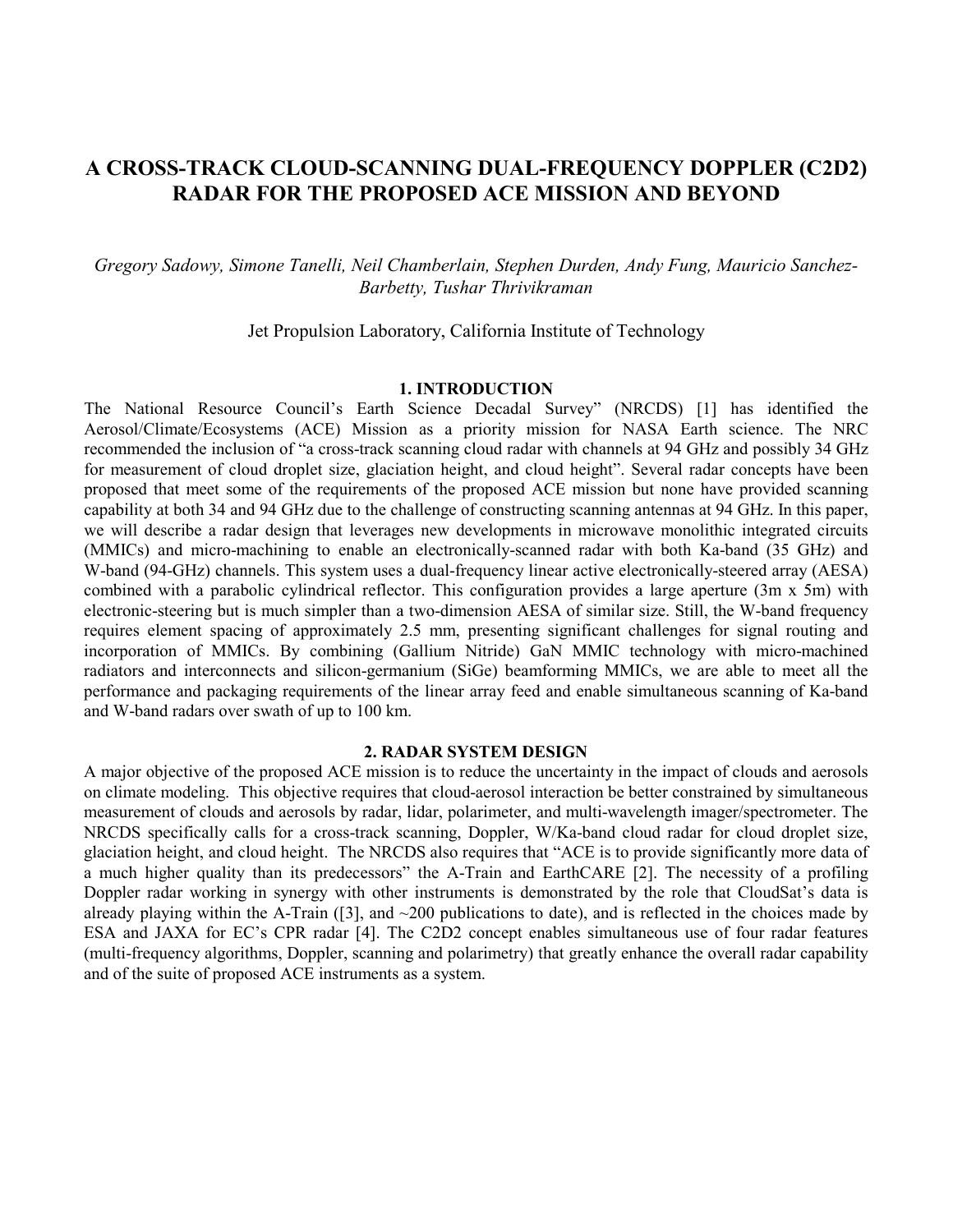Table 1 shows the main radar requirements as well as the prioritized goals defined by the ACE Science Working Group [5]. The requirements necessary to achieve minimum scientific objectives, were found to be achievable by technology at mature TRL in 2010, enabling relatively low risk implementation according to a tentative timeline leading to a pre-2020 launch [6]. Additional capabilities were proposed by Racette, et al., for instrument that would implement electronic scanning at Ka-band but provide only a nadir beam at W-band[7]. However, the goals (prioritized according) to their capacity to enable new scientific objectives) are more indicative of the instrument performance needed to fulfill the complete set of science objectives. The goals' priority levels were set in 2008 based upon projected advancement of the required technologies in the upcoming years. New technologies available since 2008 have made scanning at W-band a realistic option.

Furthermore, the SWG's Cloud Studies Team (CST) capture the provided "dual requirements" to challenges associated with the  $design$ and implementation of such instrument: one set for a nadir-view (i.e., the CloudSat's style "curtain plot") and one for off-nadir view. The nadir-view requirements and goals reflect the measurements needed to update the global statistics of cloud properties according to the same approach used by CloudSat, EarthCARE. The off-nadir goals are designed to use 3-D volumetric measurements to complement and improve upon the nadir measurements without comprising nadir performance.

The proposed C2D2 architecture is scalable over a wide range of size, power, and duty cycle. The

Table 1. ACE radar requirements and goals (number in parenthesis indicates priority level for each frequency, Tanelli et al. 2010), ACERAD performance, C2D2 performance for the 4 swaths. Requirement met. goal met.

|                        | <b>REQ</b>   |            | <b>GOAL ACERAD</b> | <b>C2D2</b>         |                     |
|------------------------|--------------|------------|--------------------|---------------------|---------------------|
| W-band/nadir           |              |            |                    | <b>Nadir</b><br>250 | <b>Nadir</b><br>100 |
| MDS (dBZ)              | $-35$        | $(3)-40$   | $-35$              | $-38$               | $-30$               |
| Doppler Acc (m/s)      | 0.4          | (2) 0.2    | 0.2                | 0.2                 | 0.2                 |
| Vert Res (m)           | 250          | $(1)$ 100  | 250                | 250                 | 100                 |
| Surf.Clut. max hgt (m) | 500          | $(1)$ 250  | 500                | 500                 | 250                 |
| Hor Res (km)           | 1x1          |            | $0.6 \times 1$     | 0.6x1               | $0.6 \times 1$      |
| Polarimetry            | <b>NO</b>    | $(5)$ YES  | <b>YES</b>         | NO                  | N <sub>O</sub>      |
| W-band/off-nadir       |              |            |                    | <b>Narrow</b>       | <b>Wide</b>         |
| Swath width (km)       | $=$          | (4) > 1    | <b>NA</b>          | 4                   | 75                  |
| MDS (dBZ)              |              | -20        | <b>NA</b>          | $-32$               | $-29$               |
| Doppler Acc (m/s)      |              | 1          | <b>NA</b>          | 0.8                 | 1.5                 |
| Vert Res (m)           |              | 250        | <b>NA</b>          | 250                 | 250                 |
| Hor Res (km)           | --           | 1x1        | <b>NA</b>          | $0.6 \times 1$      | $0.6 \times 1$      |
| Ka-band/nadir          |              |            |                    | <b>Nadir</b><br>250 | <b>Nadir</b><br>100 |
| MDS (dBZ)              | $-10$        | $(2) - 20$ | $-10$              | $-24$               | $-15$               |
| Doppler Acc (m/s)      | 1            | (3) 0.5    | 0.5                | 0.5                 | 0.5                 |
| Vert Res (m)           | 250          | (4) 100    | 250                | 250                 | 100                 |
| Surf.Clut. max hgt (m) | 500          | (4) 250    | 500                | 500                 | 250                 |
| Hor Res (km)           | $2 \times 2$ | 1x1        | $1.5 \times 1$     | $1.5 \times 1$      | $1.5 \times 1$      |
| Polarimetric           | <b>NO</b>    | $(5)$ YES  | <b>YES</b>         | <b>YES</b>          | <b>YES</b>          |
| Ka-band/off-nadir      |              |            |                    | <b>Narrow</b>       | <b>Wide</b>         |
| Swath width (km)       | --           | (1) > 25   | 25                 | 4                   | 100                 |
| MDS (dBZ)              | --           | $-10$      | 0                  | $-21$               | $-15$               |
| Doppler Acc (m/s)      | --           | 1          | <b>NA</b>          | 0.7                 | 1.5                 |
| Vert Res (m)           |              | 250        | 250                | 250                 | 250                 |
| Hor Res (km)           | Ш,           | 2x2        | $\overline{2}$     | $1 \times 1.5$      | $1 \times 1.5$      |

performance parameters in Table 1 derive from a configuration selected to minimize departure from the budgeted mass, size, power, data rate and cost used for previous mission configuration studies. This configuration is not limited by the capability of the proposed technology, and enhanced performance can be achieved by scaling; nevertheless, it fulfills not only the requirements, but also 8 out of 10 of the prioritized ACE SWG radar goals.

The C2D2 antenna configuration is similar to the a Ku-band/Ka-band antenna proposed more than a decade ago for the Second Generation Precipitation Radar (PR-2)[8]: a parabolic cylinder is illuminated by a linear dualfrequency active linear array feed (ALAF) to enable electronic beam scanning in the cross-track direction (Figure 1). The array-fed parabolic cylindrical reflector has several attractive characteristics: 1) it provides a large aperture that would not be feasible using a two-dimensional active array, 2) it provides the cross-track scanning and beam agility required to maximize science return, 3) the solid-state array transmitters provide significantly lower phase noise than high-power vacuum electron devices used in CloudSat and EarthCARE.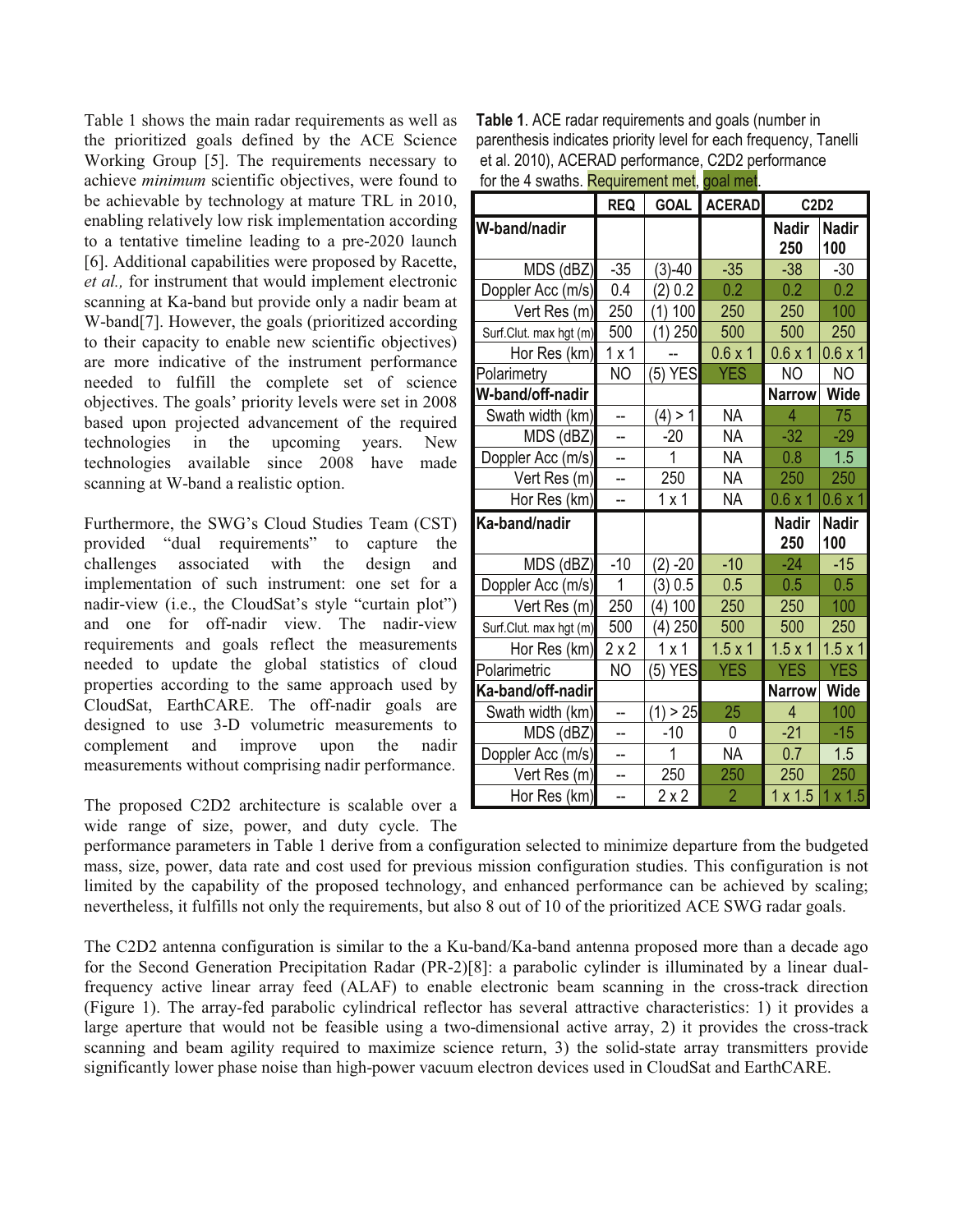The key enabling component is the pair of 35 and 94 GHz ALAF located along the focal line of the parabolic cylinder. The 94 GHz array is centered on the focal line while the 35 GHz array is slightly offset. JPL has already demonstrated 35 GHz ALAF technology with 5-mm element spacing intended for use in PR-2 [9]. This successful design is useable requiring only minor updates for parts obsolescence. However, the approach used at 35 GHz is not applicable at 94 GHz where the required array spacing is approximately 2.5 mm and the fabrication tolerances are almost three times tighter. Our approach to implementation of the 94 GHz ALAF utilizes technology breakthroughs in packaging, micromachined radiators and MMIC technology. These breakthroughs allow substantially enhanced radar capabilities with a feasible path to implementation and satisfy the full science goals of the proposed ACE mission.

## **2.2. Antenna System Design**

Antenna system preliminary design was performed using a



<span id="page-2-0"></span>**Figure 1.** Ka/W band Scanning Antenna Configuration.

combination of commercial and custom computer codes to perform three-dimensional electromagnetic simulation of antenna element patterns, synthesis of array patterns and calculation of array/reflector patterns using physical optics and physical theory of diffraction. The antenna system trade space was explored, trading performance vs. area, aspect ratio and focal length. We have also studied the effects of displacing the Ka-band feed array from the focal line of the parabolic cylinder while accommodating the W-band array on the focal line. For the required displacements, degradation of Ka-band antenna pattern was insignificant. Displacing the Ka-band feed causes small along-track beam shift (relative to W-band). However, it is simple to correct the registration of the Ka- and W-band data by applying a very small time shift to the data. Due to the challenging array spacing and performance constraints of the W-band feed, new technology is required. We have developed a preliminary feed design that incorporates high-power and efficiency GaN MMIC power amplifiers, GaN LNA, SiGe beamforming MMICs and micro-machined radiators and interconnects.

Our point-design for the W-band feed is 2.56 m long with 2x1024 radiating elements. The 2048-element array is composed of separate transmit and receive arrays that are interlaced on a triangular grid. This approach eliminates the need for circulators (which are impractically large) or switches (which introduce substantial front-end losses). However, this approach requires careful design to minimize element-to-element coupling over the full range of scan angle. Additionally, the receiver, LNA MMIC must be able to tolerate significantly higher leakage power than a typical LNA. GaN LNAs are used to provide high leakage power tolerance. While the noise figure may be degraded (compared to an Indium Phosphide LNA), the degradation is less than the losses that would be incurred by using switches.



**Figure 2**. W-band Scanning Array Tile concept